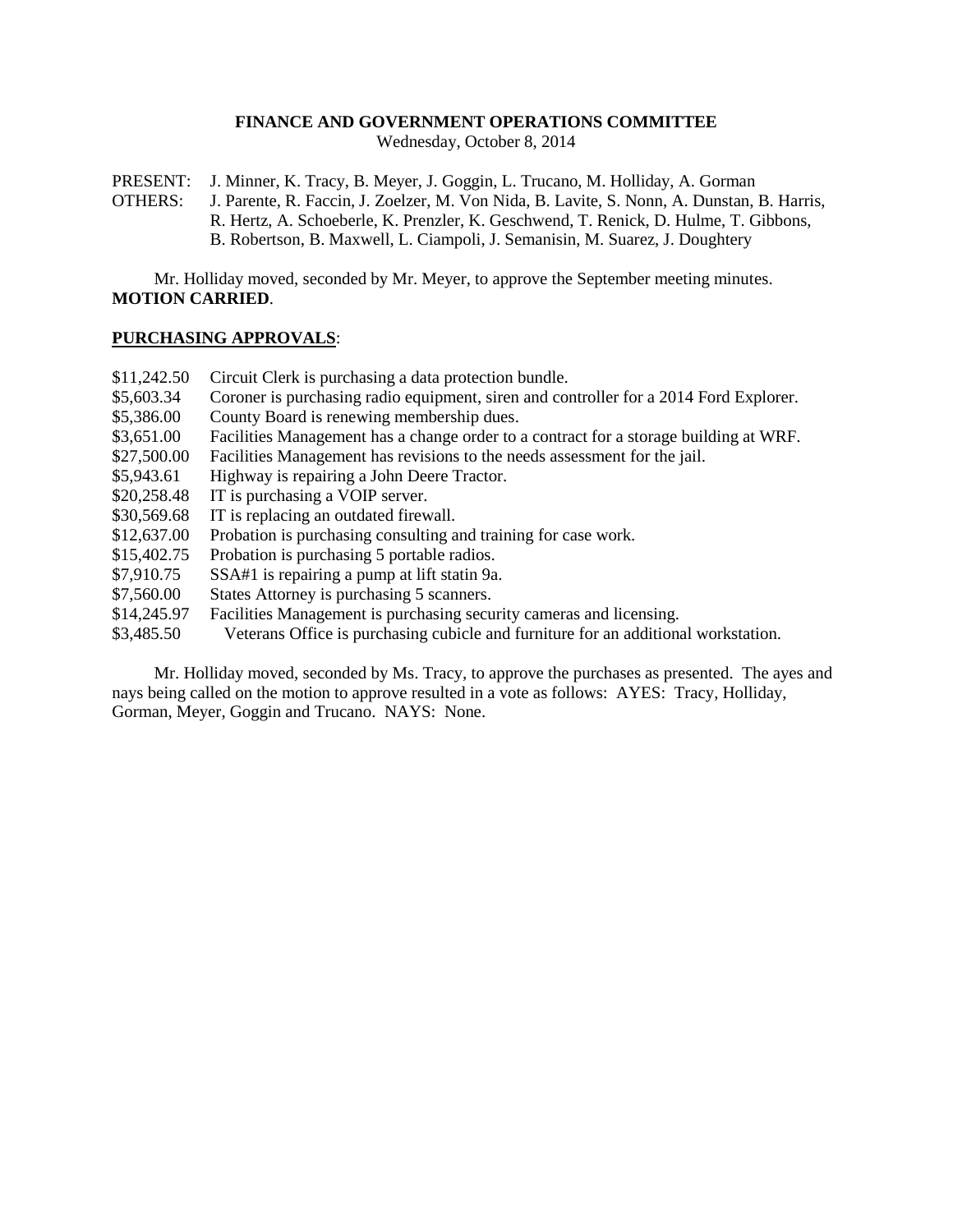# **RESOLUTIONS**:

1. Resolution to Purchase Three Year Contract for High Line's Payroll Software and Infrastructure Hosting Services Agreement for Software, Hardware, Maintenance, Support, Backup, Security, Disaster Recovery, Etc. for the Madison County Administrative Services Department.

Discussion was held regarding the foregoing resolution.

Mr. Goggin moved, seconded by Ms. Tracy, to table the resolution. The ayes and nays being called on the motion to table resulted in a vote as follows: AYES: Tracy, Gorman, Meyer and Goggin. NAYS: Holliday and Trucano.

- 2. Resolution to Purchase VEMACS Support for the Madison County Clerk.
- 3. Resolution to Award Contract for the Purchase of a Canon Imagepress 1225+ Copier for the Madison County Information Technology Department.
- 4. Resolution to Award Contract for the Purchase of Nexus Switches, Equipment and Professional Services for the Madison County Information Technology Department.
- 5. Resolution to Renew Cisco Smartnet Maintenance for the Madison County Information Technology Department.

\*#5 resolution was tabled at committee\*

Ms. Tracy moved, seconded by Ms. Gorman, to approve the rest of the resolutions as presented. The ayes and nays being called on the motion to approve resulted in a vote as follows: AYES: Tracy, Holliday, Gorman, Meyer, Goggin and Trucano. NAYS: None.

## **MOTEL TAX**:

Months Collected: JUNE, JULY, AUGUST, 2014:

| Total amt. collected:              | \$1,573.05 |
|------------------------------------|------------|
| 5% Admin withheld:                 | \$78.65    |
| Amt. to be distributed:            | \$1,494.40 |
| Amt. to Greater Alton/Twin Rivers: | \$ 747.20  |
| Amt. to SW IL Tourism:             | \$747.20   |

Ms. Tracy moved, seconded by Ms. Gorman, to approve the motel tax report as presented. The ayes and nays being called on the motion to approve resulted in a vote as follows: AYES: Tracy, Holliday, Gorman, Meyer, Goggin and Trucano. NAYS: None.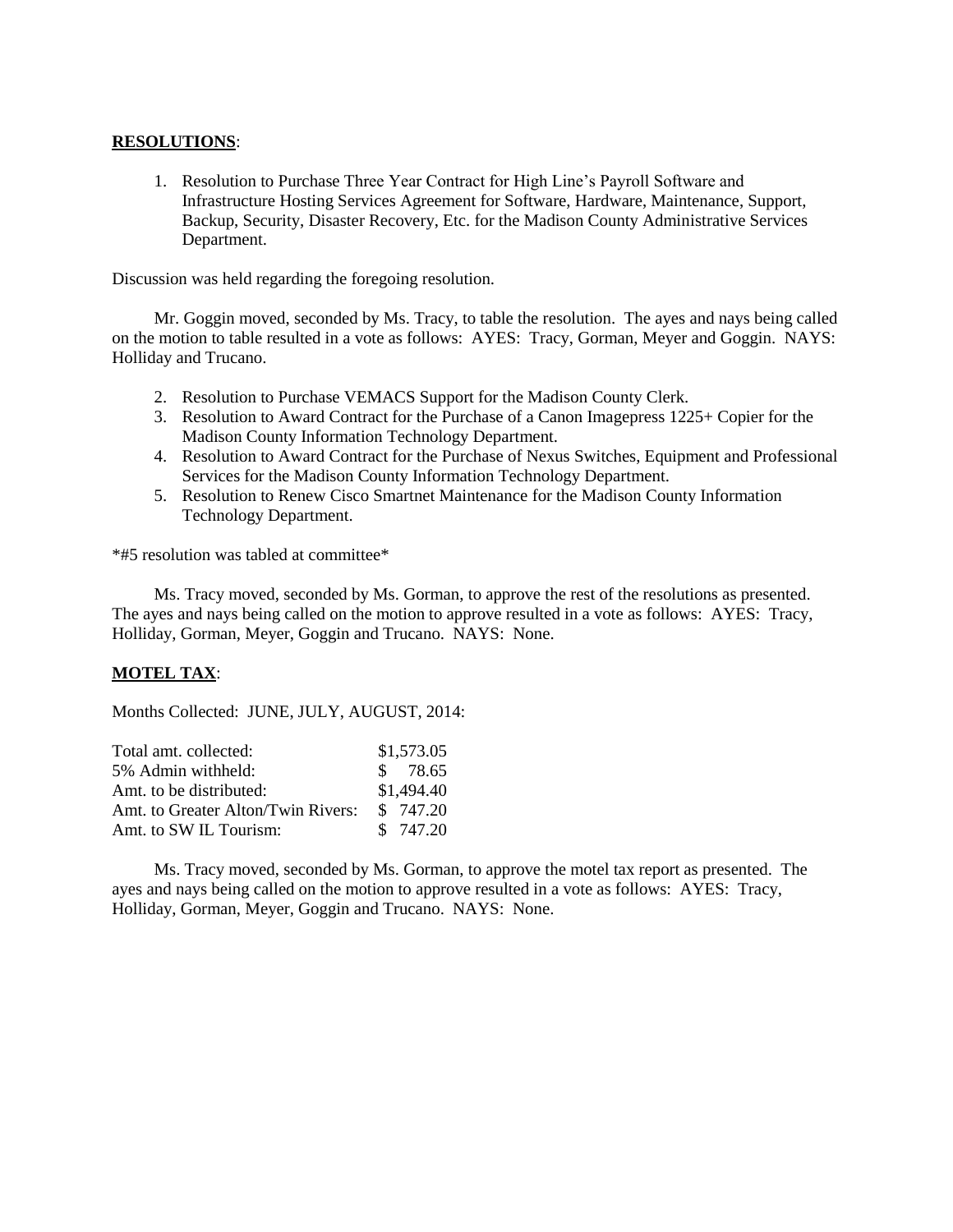# **REFUNDS**:

\$31.46 Refund issued from SSA #1, payable to an individual due to an overpayment at closing. \$39.96 Refund issued from SSA #1, payable to an individual due to an overpayment at closing. \$28.31 Refund issued from SSA #1, payable to an individual due to an overpayment at closing. \$25.05 Refund issued from SSA #1, payable to an individual due to an overpayment at closing.

Ms. Tracy moved, seconded by Ms. Gorman, to approve the refunds as presented. The ayes and nays being called on the motion to approve resulted in a vote as follows: AYES: Tracy, Holliday, Gorman, Meyer, Goggin and Trucano. NAYS: None.

## **APPROPRIATION RESOLUTIONS:**

R. Faccin presented the following:

- 1. Immediate Emergency Appropriation-2014 Vector Surveillance and Control Grant.
- 2. Immediate Emergency Appropriation-2015 Health Department IBCCP Grant.
- 3. Immediate Emergency Appropriation-2014 Health Department Tobacco Free Program.
- 4. Immediate Emergency Appropriation-2015 Child Advocacy DCFS Grant.

Ms. Tracy moved, seconded by Ms. Gorman, to approve the appropriation resolutions as presented. The ayes and nays being called on the motion to approve resulted in a vote as follows: AYES: Tracy, Holliday, Gorman, Meyer, Goggin and Trucano. NAYS: None.

R. Faccin presented the Claims and Transfers Report for September.

Ms. Tracy moved, seconded by Mr. Holliday, to approve the report as presented. The ayes and nays being called on the motion to approve resulted in a vote as follows: AYES: Tracy, Holliday, Gorman, Meyer, Goggin and Trucano. NAYS: None.

## **SAFETY AND RISK MANAGEMENT**:

A. Schoeberle presented the following:

- 1. Report of Claims above \$5,000.00 paid by Risk Management.
- 2. Madison County Open Liability Claims Report.

Mr. Holliday moved, seconded by Ms. Tracy, to approve the report as presented. The ayes and nays being called on the motion to approve resulted in a vote as follows: AYES: Tracy, Holliday, Gorman, Meyer, Goggin and Trucano. NAYS: None.